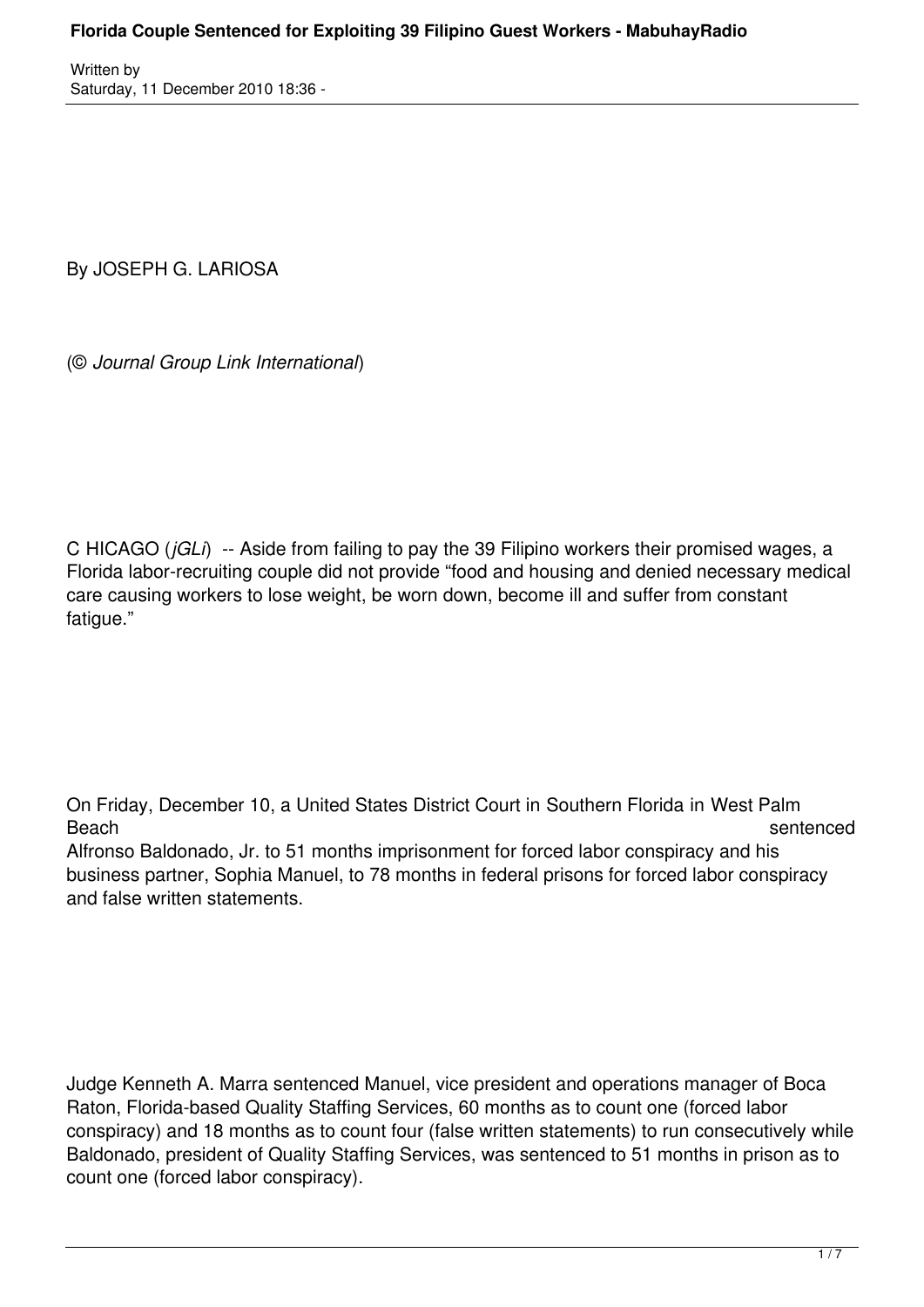Both Manuel and Baldonado were placed under supervised release for three years each.

While Manuel was assessed \$200, Baldonado was assessed \$100. Restitution hearing for the two is set on Feb. 18, 2011 at 9 a.m.

Manuel was originally charged with four counts, including Count two for Document Servitude and Count three for visa fraud. While Baldonado was charged with Count one for forced-labor conspiracy and count two for Document Servitude Conspiracy. Each count would have earned them a maximum of up to five years' imprisonment, three years' supervised release; and \$250,000 fine based on the indictment returned by the grand jury on April 22, 2010.

**Boca Raton Residents**

B oth residents of Buttonwood Drive, Boca Raton, Manuel and Baldonado had conspired with the DAR Workforce Solutions, U.S.A., Inc., a Miami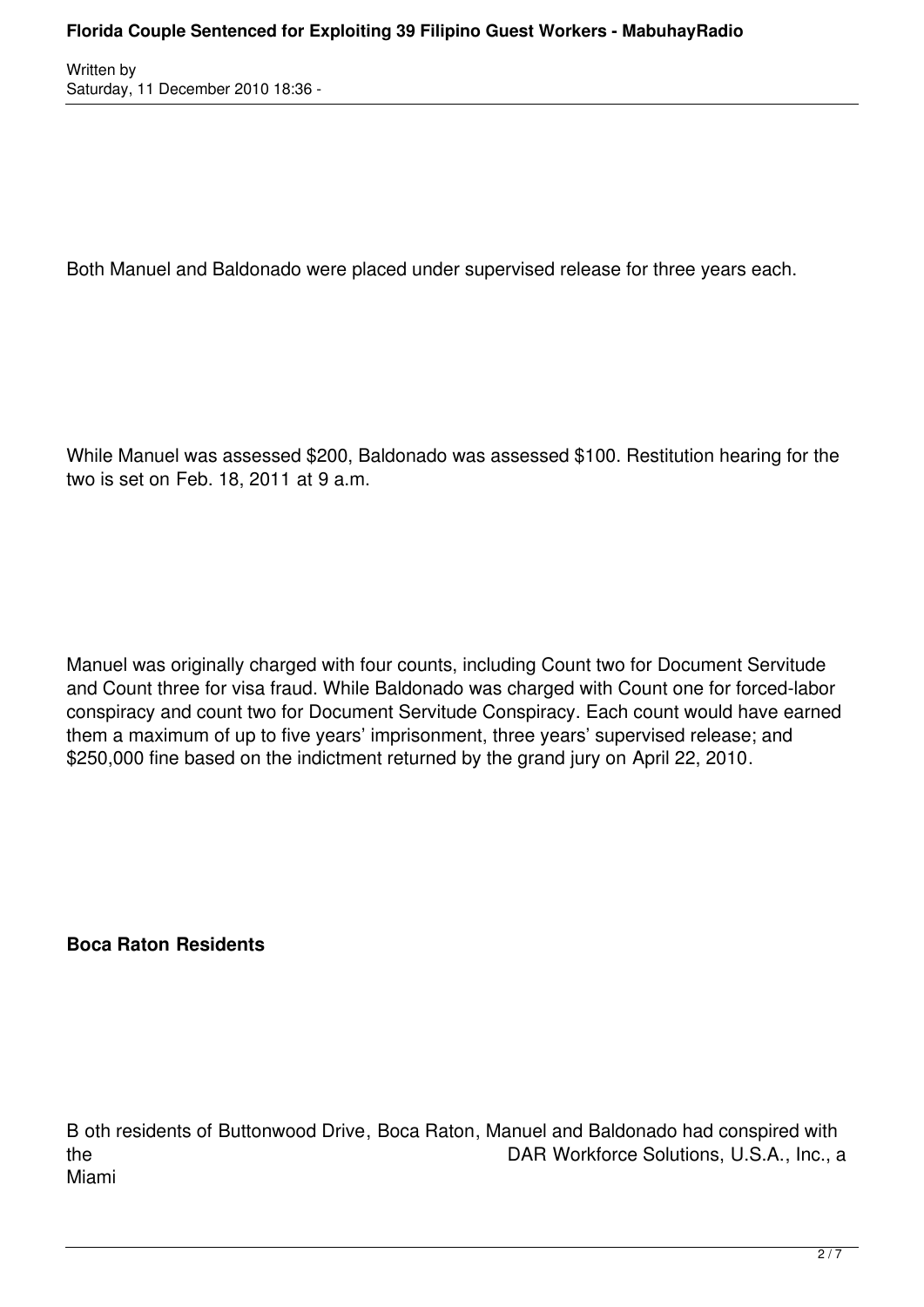## **Florida Couple Sentenced for Exploiting 39 Filipino Guest Workers - MabuhayRadio**

Written by Saturday, 11 December 2010 18:36 -

.

or North Miami, Florida-based labor-recruiting company registered with the Philippine Overseas Employment Administration and Placewell International Services Corporation, a private licensed labor- recruiting agency with offices in Manila and other cities in the **Philippines** 

The scheme started from July 2006 lasted up to June 2008 from Palm Beach County in Florida when Manuel and Baldonado in concert with "others known and unknown to the grand jury" "did knowingly and willfully combine, confederate, conspire and agree with one another" "to hold Filipino nationals in a condition of forced labor" that cause "the person to believe that, if the person did not perform such labor or services, that person or another person would suffer serious harm or physical restraint" and the "abuse or threatened abuse of law or the legal process."

The indictment said the "object of the conspiracy was to obtain a cheap, compliant, and readily available labor pool, using false promises regarding the terms of employment and pay to induce the Filipino nationals to incur significant debts to pay up front recruitment fees."

The Filipino workers were also compelled to extend their labor and services "through threats to have the workers arrested and deported knowing the workers feared that arrest and deportation would result in serious economic harm and possible incarceration for nonpayment of debts."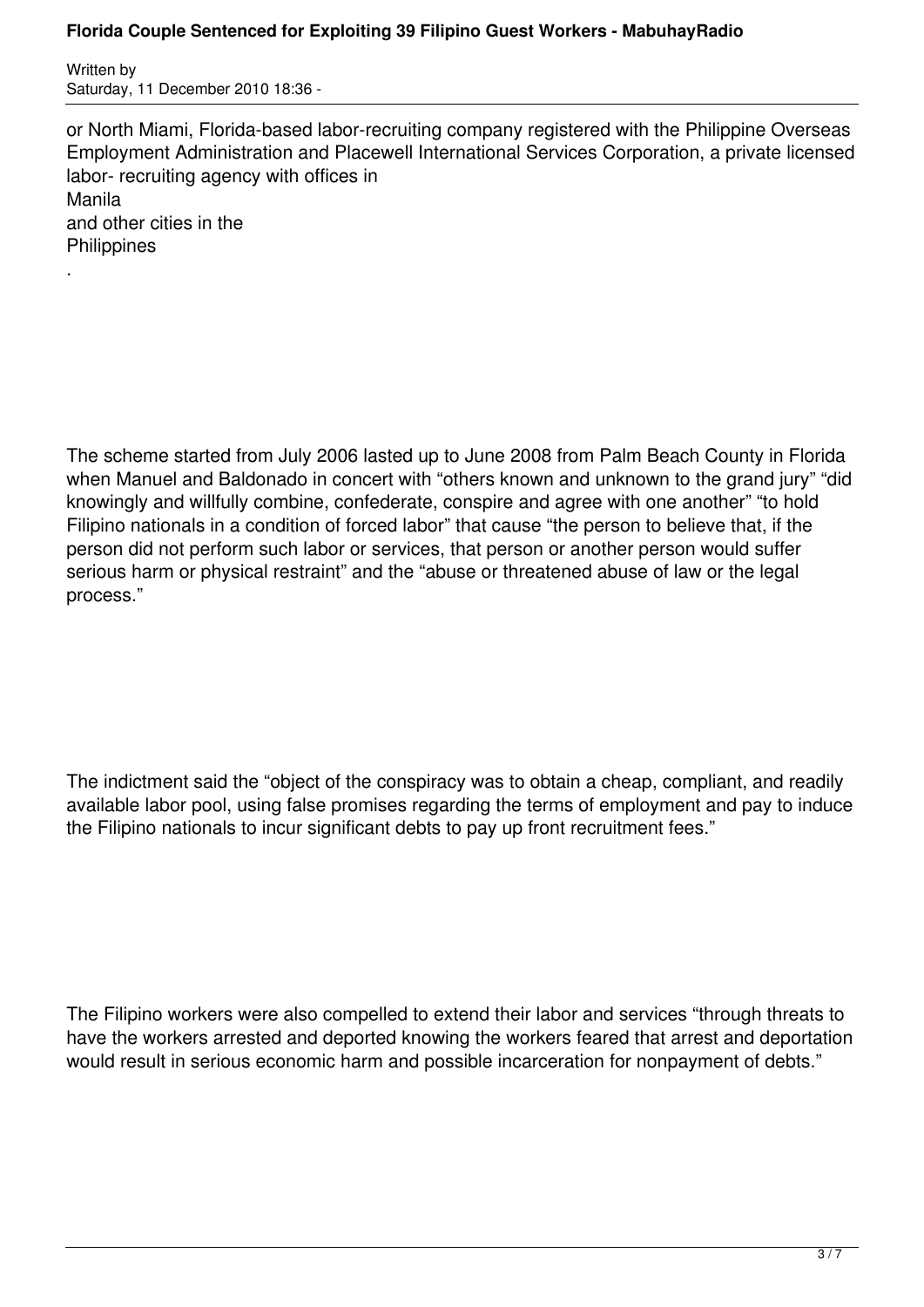## **Filipino Workers Enticed with False Promises**

M anuel and Baldonado tried to bring 50 workers from the Philippines to the United States under the federal seasonal and temporary H2B nonimmigrant program to work at country clubs and hotels.

The workers were enticed with false promises of high wages and two to three years of steady employment in the U.S. after paying substantial recruitment fees and airfare that forced them to incur substantial debts.

When the workers arrived in the U.S., their passports and visas were confiscated, limiting their freedom of movement. They were not allowed to leave their house to thwart their ability to seek help from others.

They did not have adequate food, housing, medical care and were "screamed at, scolded, and berated" causing them to be demoralized and scared.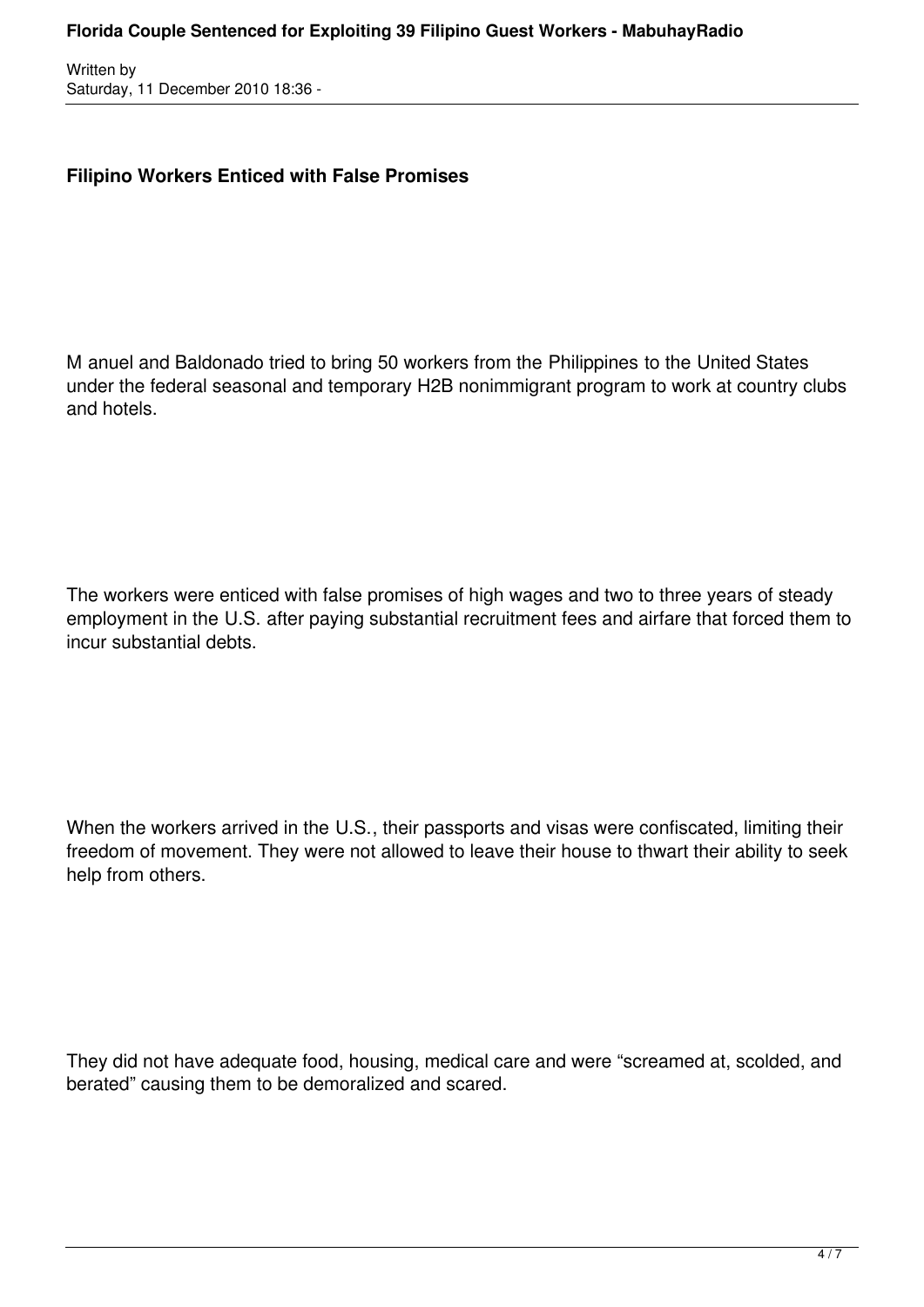They were threatened with arrest and deportation if they complained.

When Manuel held a recruiting meeting in the Philippines in July 2006, she collected \$1,500 job security deposit from each of the 36 Filipino applicants without returning them nor finding them employment.

Each job applicant was promised \$1,400 monthly salary plus \$10 an hour for overtime.

Placewell employes collected from the applicant \$4,000 each but was told to declare \$100 only to the U.S. Embassy in Manila and U.S. immigration officials when they entered the U.S.

The workers were scolded for eating food from the refrigerator without permission and were limited to "a diet of rotten vegetables, chicken innards and feet."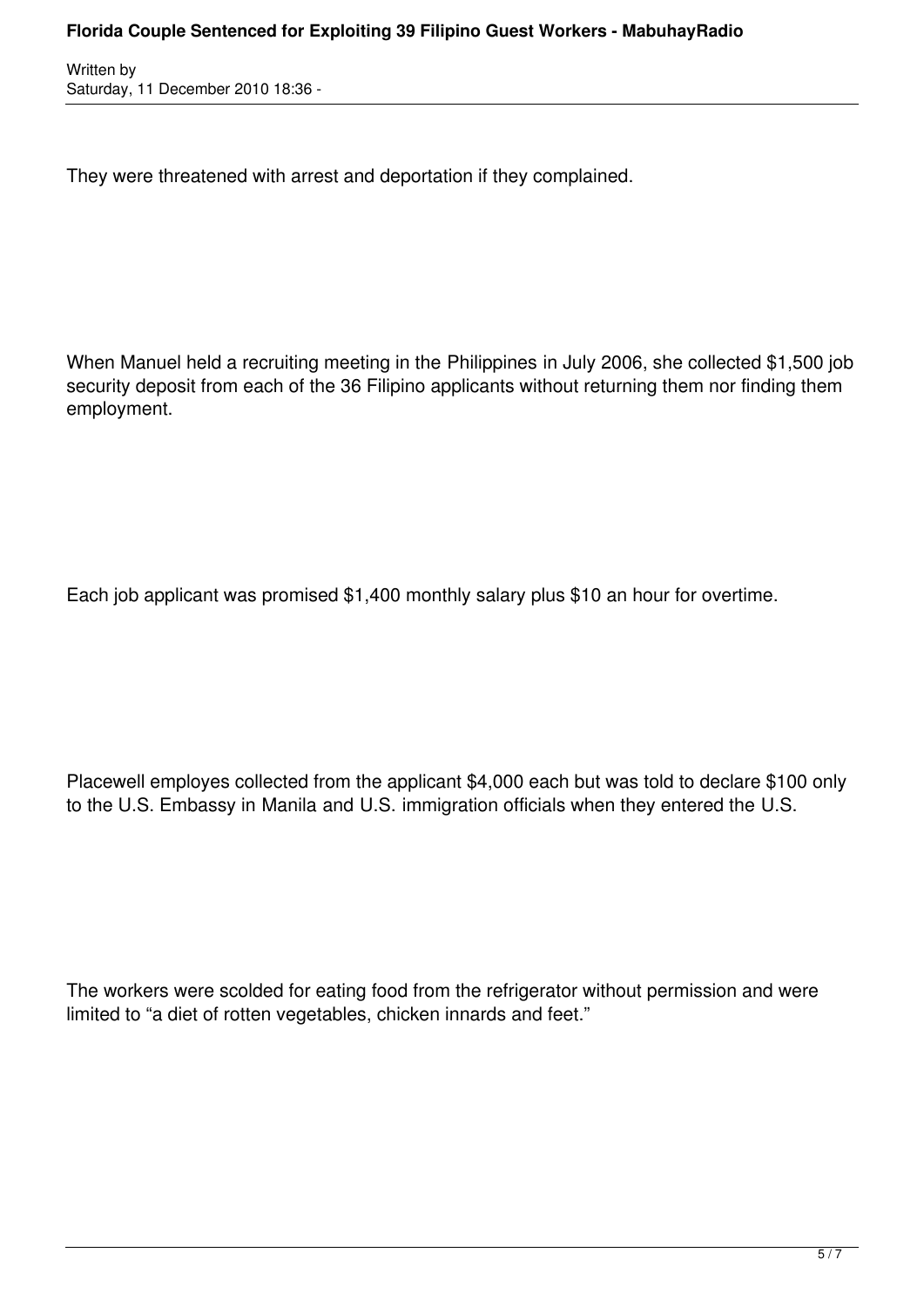## **Florida Couple Sentenced for Exploiting 39 Filipino Guest Workers - MabuhayRadio**

Written by Saturday, 11 December 2010 18:36 -

When one of the workers slipped and broke his wrist while another felt stomach pain and was spitting up blood, they were denied medical treatment.

When one worker complained of drinking water, he was given muriatic acid, a toxic substance.

When 13 workers fled, Baldonado called "an unknown person" to "erase" those who absconded.

This case was investigated by U.S. Immigration and Customs Enforcement (ICE) Homeland Security Investigations in Miami, Federal Bureau of Investigation; the U.S. Department of Labor - Office of Inspector General; the FBI; the U.S. Department of State - Bureau of Diplomatic Security; the Florida Department of Law Enforcement; and the Florida Office of the Attorney General.

This case is being prosecuted by trial attorney Susan French of the Human Trafficking Prosecution Unit, Criminal Section of the Civil Rights Division and Assistant United States Attorney Shaniek Maynard. # # #